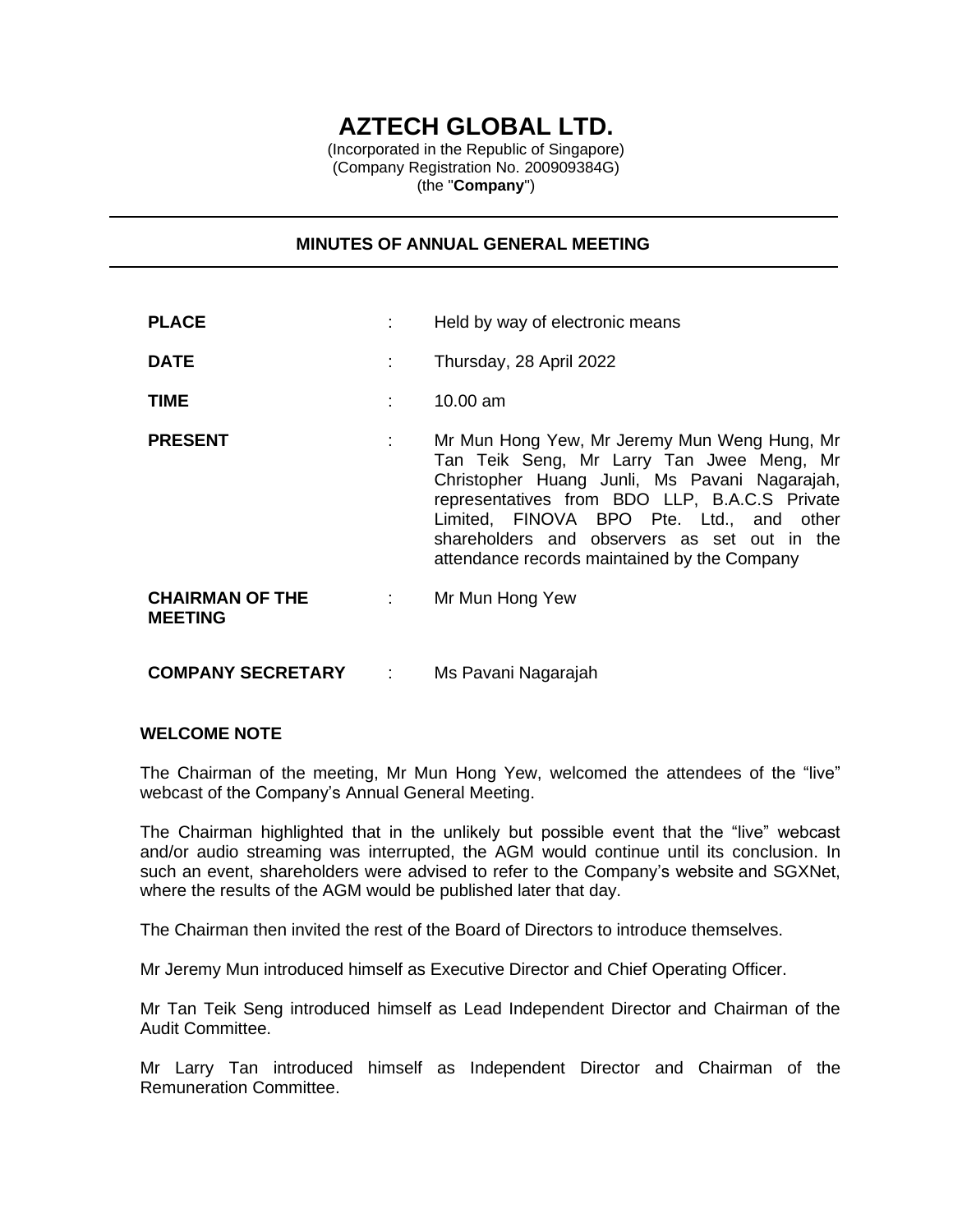Mr Christopher Huang introduced himself as Independent Director and Chairman of the Nominating Committee.

The Chairman then stated that the Group's Financial Controller and the Group's independent auditors, BDO LLP, were also participating in the AGM virtually.

#### **QUORUM**

The Chairman declared that a quorum was present pursuant to Regulation 57 of the Company's Constitution, which provides that two (2) members present in person or by proxy shall form a quorum. The meeting was called to order.

#### **NOTICE**

The Chairman noted that since members had received the Notice of AGM issued on 8 April 2022 ("the "Notice"), the Notice was taken as read.

#### **POLLING PROCESS**

The Company Secretary stated that there was no "live" Q&A session. Instead, the Company had requested that shareholders submit their questions in relation to the resolutions tabled for approval at the AGM in advance. She stated that the Company had not received any questions from shareholders and added that the Company had received questions from the Securities Investors Association (Singapore) and had published the responses to these questions on the Company's website and SGXNet.

The Company Secretary noted that due to the Covid-19 pandemic, voting for all resolutions had to be by way of proxy and only the Chairman of the AGM may be appointed as proxy. The Company Secretary stated that voting had been conducted by poll in advance of the AGM and that the Company had received proxy forms. The Company Secretary announced that the Chairman had voted in accordance with the shareholders' directions as specified in the said proxy forms.

#### **RESULTS OF POLL**

The Company Secretary stated that, for the conduct of the poll, B.A.C.S. Private Limited had been appointed as Polling Agent and FINOVA BPO Pte. Ltd. had been appointed as Scrutineer. It was noted that the proxy forms received by the submission deadline of **10.00 a.m. on 25 April 2022** had been reviewed and the number of votes had been counted and verified by the Polling Agent and Scrutineer.

The Company Secretary read the results of the poll and declared, on the Chairman's behalf, that all resolutions were duly passed.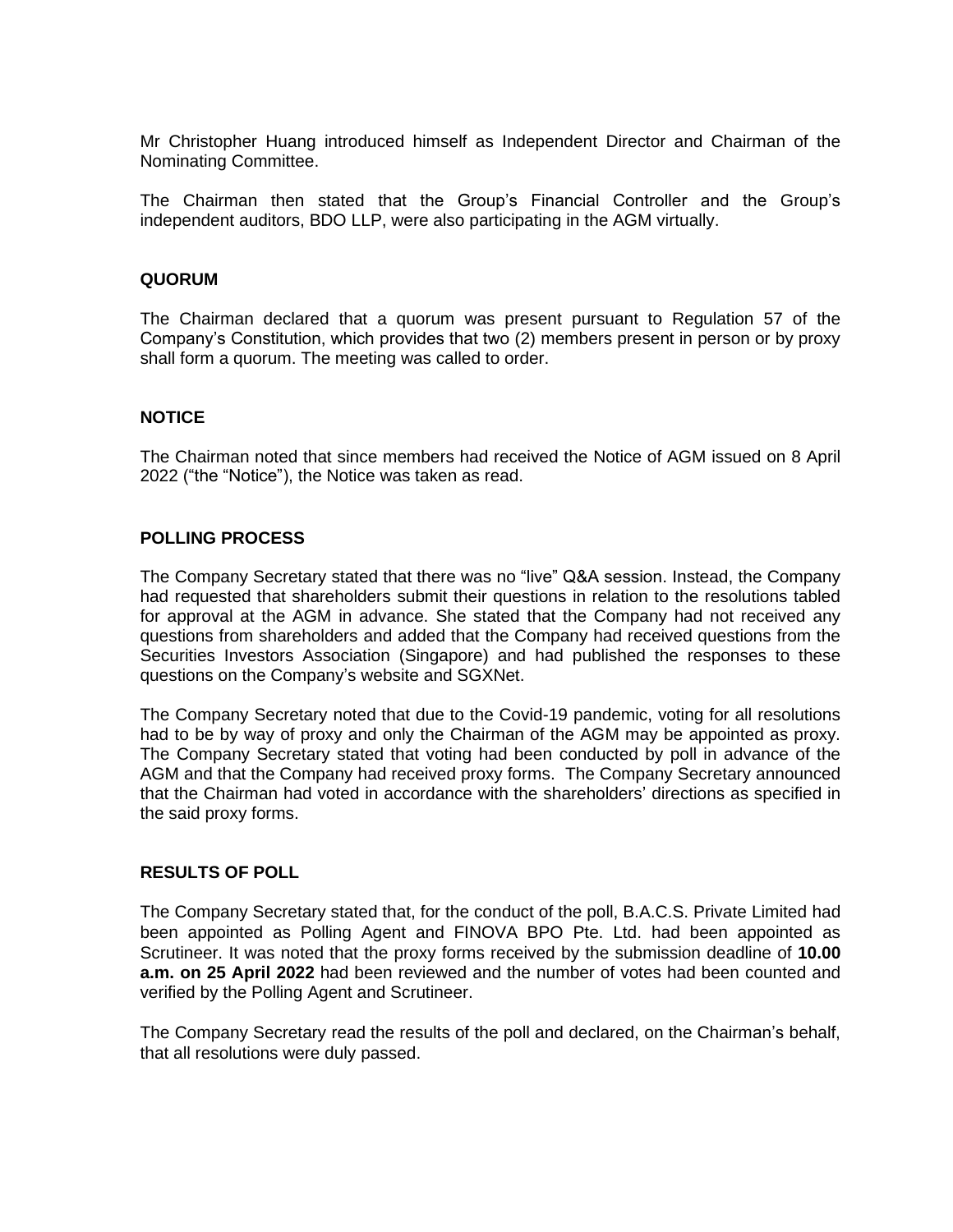## **Breakdown of all valid votes cast at the AGM**

The results of the poll are set out below:-

|                                                                                                                                                                                                                                | <b>Total</b><br>of<br>no.                                                             | <b>FOR</b>       |       | <b>AGAINST</b>   |               |  |  |  |  |  |
|--------------------------------------------------------------------------------------------------------------------------------------------------------------------------------------------------------------------------------|---------------------------------------------------------------------------------------|------------------|-------|------------------|---------------|--|--|--|--|--|
| <b>Resolution</b>                                                                                                                                                                                                              | shares<br>represented by<br>votes for and<br>against<br>the<br>relevant<br>resolution | No. of<br>shares | %     | No. of<br>shares | $\frac{0}{0}$ |  |  |  |  |  |
| <b>AS ORDINARY BUSINESS</b>                                                                                                                                                                                                    |                                                                                       |                  |       |                  |               |  |  |  |  |  |
| <b>Resolution 1</b><br>To adopt the Audited Financial<br>Statements for the financial year<br>31<br>2021<br>ended<br>December<br>("FY2021")<br>together<br>with<br>the<br>Directors' Statement and Auditors'<br>Report thereon | 555,621,822                                                                           | 555,619,822      | 100   | 2,000            | 0             |  |  |  |  |  |
| <b>Resolution 2</b><br>To declare a final one-tier<br>tax<br>exempt dividend of S\$0.05<br>per<br>ordinary share for FY2021                                                                                                    | 555,621,822                                                                           | 555,619,822      | 100   | 2,000            | 0             |  |  |  |  |  |
| <b>Resolution 3</b><br>To approve Directors'<br>fees of<br>S\$270,000 for FY2022                                                                                                                                               | 555,621,822                                                                           | 555,616,800      | 100   | 5,022            | 0             |  |  |  |  |  |
| <b>Resolution 4</b><br>To re-elect Mr. Mun Hong Yew as<br><b>Director</b>                                                                                                                                                      | 555,275,822                                                                           | 555,273,822      | 100   | 2,000            | 0             |  |  |  |  |  |
| <b>Resolution 5</b><br>To re-elect<br>Mr.<br>Huang<br>Junli<br>Christopher as Director                                                                                                                                         | 555,275,822                                                                           | 547,102,522      | 98.53 | 8,173,300        | 1.47          |  |  |  |  |  |
| <b>Resolution 6</b><br>To re-appoint BDO LLP as auditors<br>of the Company and to authorise<br><b>Directors</b><br>fix<br>their<br>to<br>the<br>remuneration                                                                   | 555,621,822                                                                           | 555,619,822      | 100   | 2,000            | 0             |  |  |  |  |  |
| <b>AS SPECIAL BUSINESS</b>                                                                                                                                                                                                     |                                                                                       |                  |       |                  |               |  |  |  |  |  |
| <b>Resolution 7</b><br>To authorise Directors to allot and<br>issue Shares                                                                                                                                                     | 555,621,822                                                                           | 542,965,922      | 97.72 | 12,655,900       | 2.28          |  |  |  |  |  |
| <b>Resolution 8</b><br>To approve the renewal of the<br>Share Purchase Mandate                                                                                                                                                 | 555,621,822                                                                           | 550, 187, 022    | 99.02 | 5,434,800        | 0.98          |  |  |  |  |  |